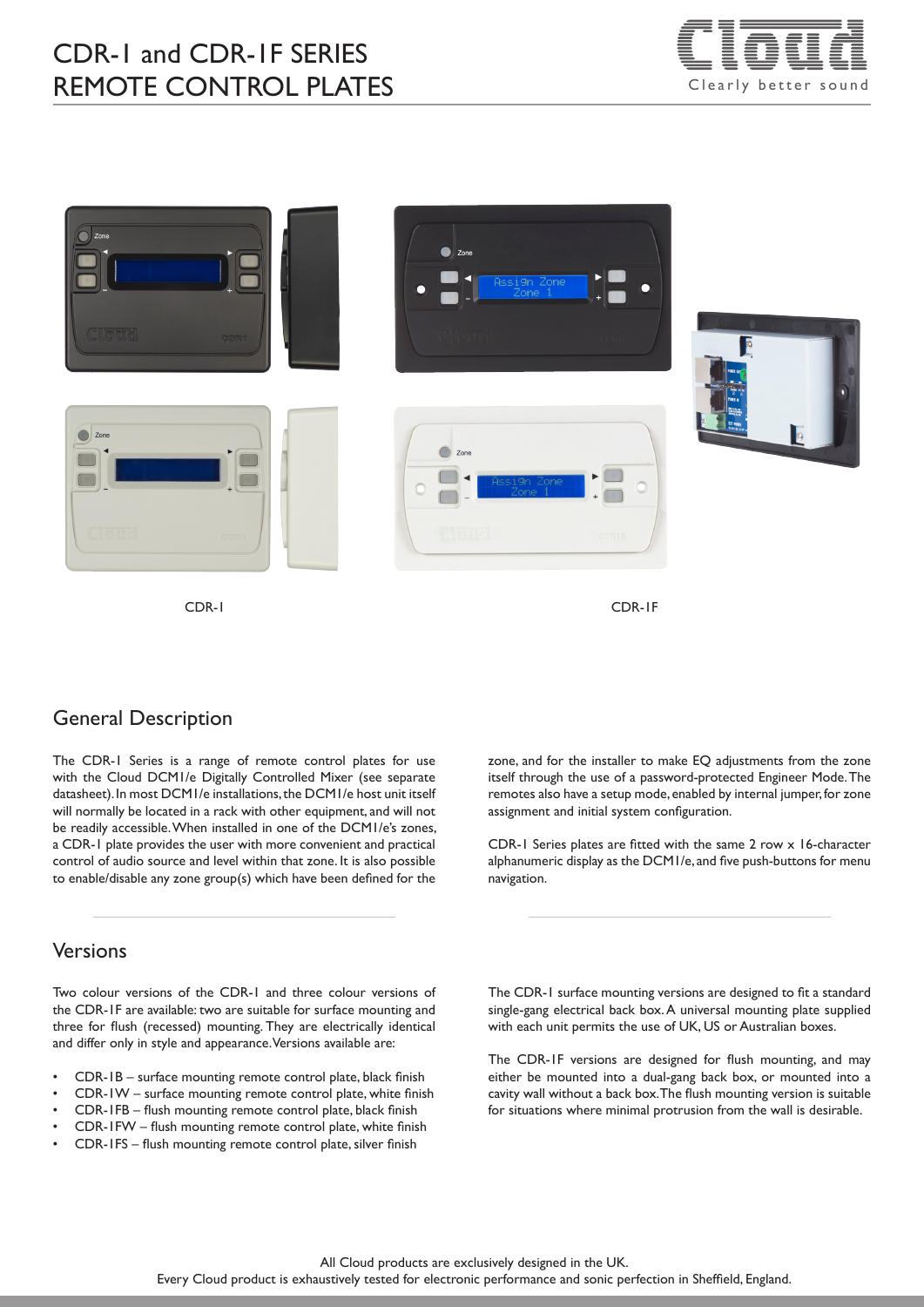

## **Connections**

The DCM1/e has four dedicated ports for connection of remote control plates, and one DCM1/e can support up to 100 CDR-1 remotes. The remotes may be interconnected using industry-standard CAT-5 UTP cable, and may be daisy-chained freely and/or connected individually back to the DCM1/e's ports using almost any wiring topology convenient for the installation. Any zone in the system may have one remote control plate, more than one, or none at all.

CDR-1 Series plates may be powered from the DCM1/e host via the single CAT-5 connection if sufficient spare current capability is available\*. A maximum of eight CDR-1 Series plates may be powered by this method. If more plates are required, or if cable runs are particularly long, some or all of the remote plates in a system may be powered independently by a separate AC or DC power supply such as the Cloud CPM-PSU.

\* The DCM1/e is capable of supporting other active accessories, such as remote input plates and paging microphones. If these accessories form part of the system, the current available from the DCM1/e's ports may be reduced. Full details are provided in the DCM1/e's documentation.

33.00 33 mm 1.3in

1.1in





## **Dimensions**







CDR-1 CDR-1F